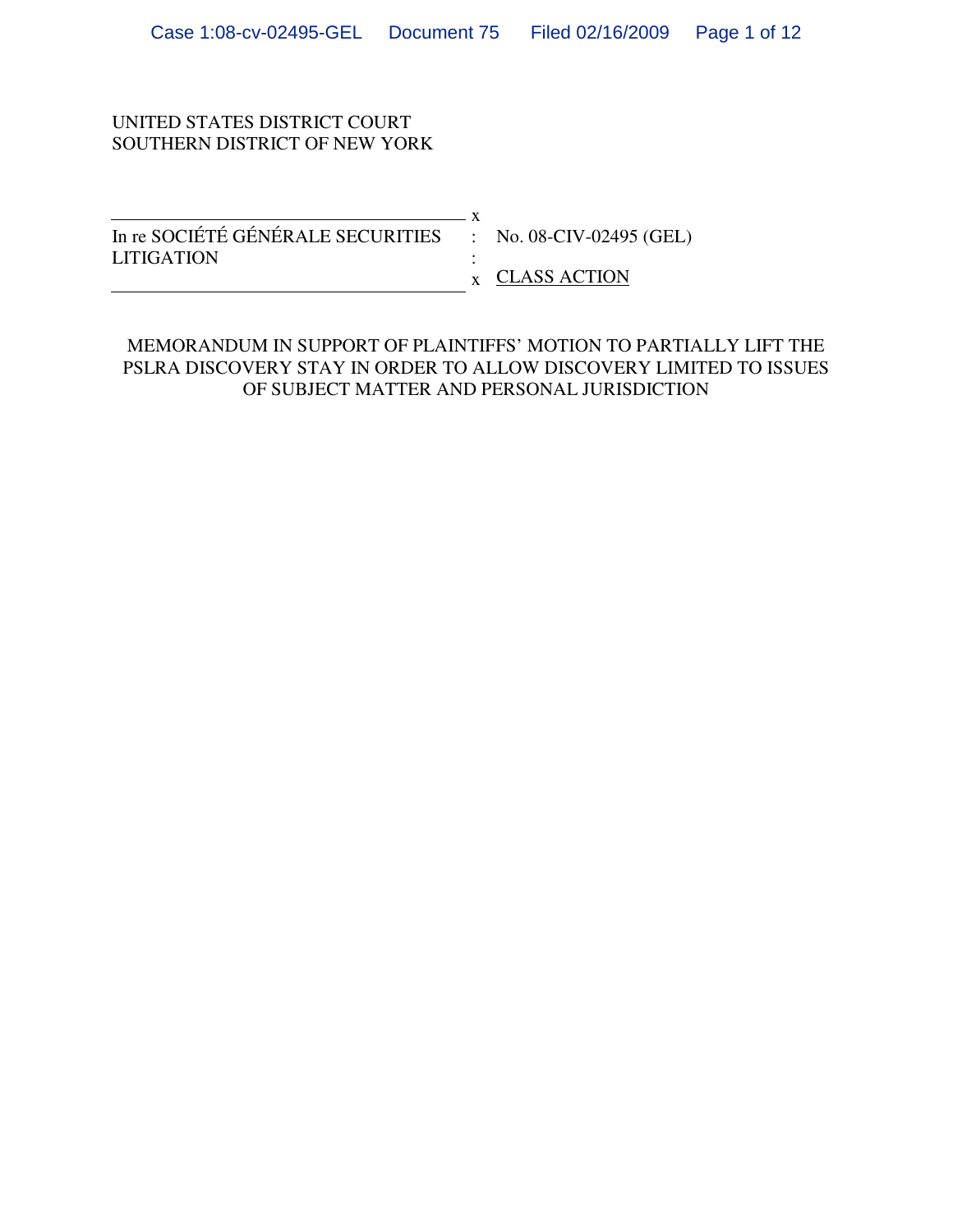Plaintiffs hereby submit this memorandum in support of their motion to allow discovery limited to the issues of subject matter and personal jurisdiction.

#### **I. INTRODUCTION**

<u>.</u>

Defendants' motion to dismiss urges the Court to dismiss a portion of this action – claims brought by foreign Plaintiffs who purchased Société Générale ("SocGen") securities on foreign exchanges – on subject matter jurisdiction grounds. Defendants also move to dismiss all claims against Defendants Citerne and Alix based on personal jurisdiction. *See* Memorandum of Law in Support of the Motion of Defendants Société Générale, Daniel Bouton, Philippe Citerne and Didier Alix to Dismiss the Consolidated Amended Class Action Complaint ("Defs.' Mem.") at 16-20. Both jurisdictional arguments are highly fact-intensive inquiries and should not be resolved prior to discovery and without a complete factual record. *Kamen v. Am. Tel. & Tel. Co.*, 791 F.2d 1006, 1011 (2d Cir. 1986) (courts "have required that the party asserting jurisdiction be permitted discovery of facts demonstrating jurisdiction"); *Pension Comm. of the Univ. of Montreal Pension Plan v. Banc of Am. Sec., LLC*, No. 05 Civ. 9016 (SAS), 2006 U.S. Dist. LEXIS 11617, at \*27 (S.D.N.Y. Mar. 20, 2006) ("Jurisdictional discovery 'should be granted where pertinent facts bearing on the question of jurisdiction are controverted . . . or where a more satisfactory showing of the facts is necessary.'") (citation omitted). $1$ 

<sup>1</sup> The First Amended and Consolidated Complaint for Violation of the Federal Securities Laws ("Complaint") makes a *prima facie* showing of both subject matter and personal jurisdiction. *See*  Plaintiffs' Consolidated Memorandum in Opposition to Defendants' Motions to Dismiss at §§X.-XI. "[W]here [, as here,] there has been no hearing and no discovery . . . a plaintiff need only make a prima facie showing of jurisdiction." *Leonard v. Garantia Banking, Ltd.*, No. 98 Civ. 4848 (LMM), 1999 U.S. Dist. LEXIS 16046, at \*9 (S.D.N.Y. Oct. 19, 1999), *aff'd*, 213 F.3d 626 (2d Cir. 2000). Nevertheless, as Defendants challenge the Complaint's *prima facie* showing, Plaintiffs should be granted the opportunity to take the discovery sought herein in order to demonstrate jurisdiction. *Kamen*, 791 F.2d at 1011.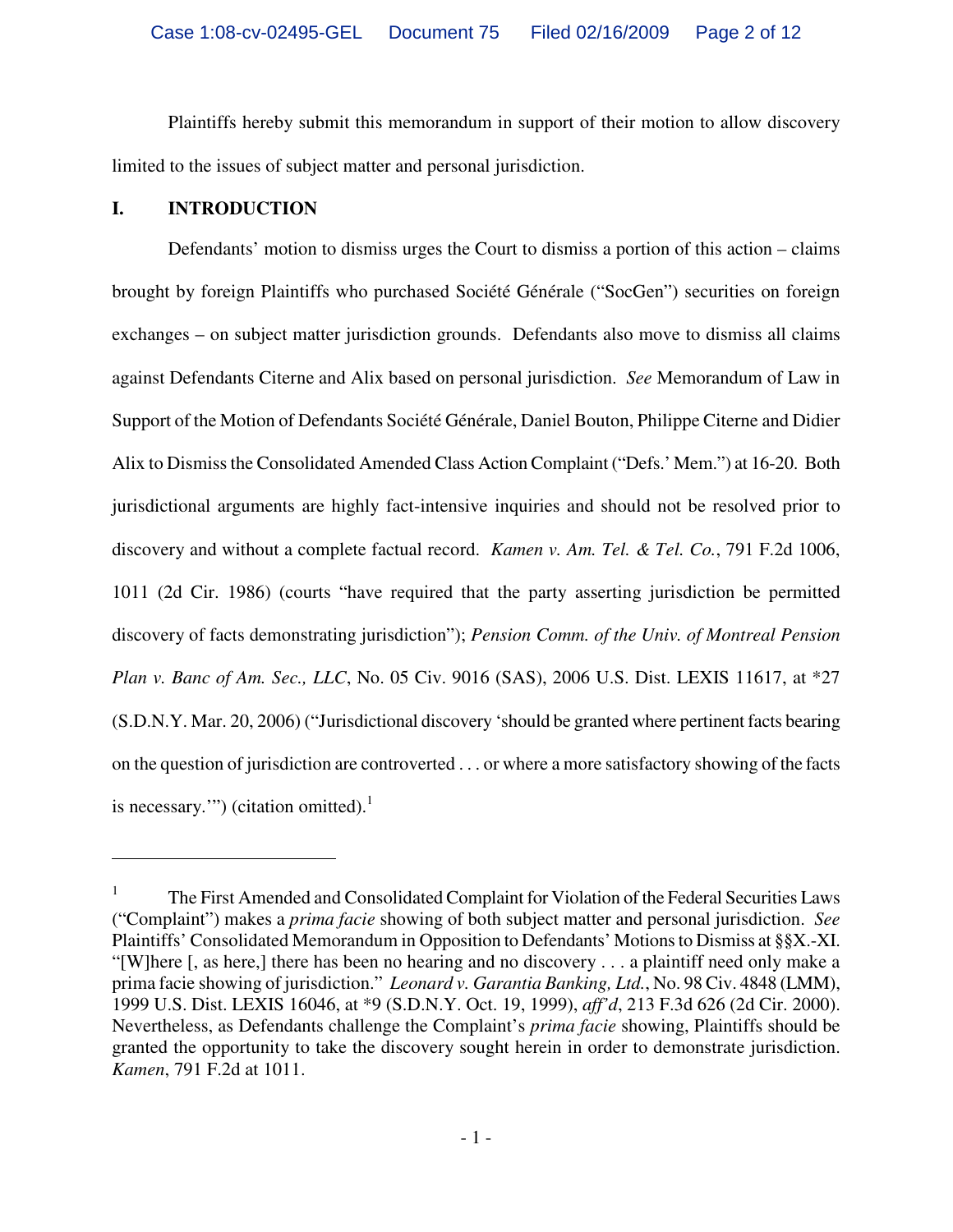With respect to subject matter jurisdiction, relevant discovery includes Defendants' U.S. activities – like SocGen's valuations of its subprime-related assets – that caused harm to foreign interests as well as Defendants' extraterritorial activities, including certain of their false and misleading statements, that impacted U.S. investors. With respect to personal jurisdiction, relevant discovery includes U.S. contacts by Defendants Citerne and Alix and their foreign conduct which had an "effect" in the United States. Plaintiffs' proposed discovery is attached to the Declaration of Ryan A. Llorens filed herewith ("Llorens Decl.") as Exhibits D-H.

#### **II. PLAINTIFFS SHOULD BE ALLOWED TO CONDUCT DISCOVERY RELATING TO SUBJECT MATTER JURISDICTION**

Unlike a Fed. R. Civ. P. 12(b)(6) motion to dismiss, in determining whether a court has subject matter jurisdiction, "a district court may consider evidence outside the pleadings." *Morrison v. Nat'l Austl. Bank Ltd.*, 547 F.3d 167, 170 (2d Cir. 2008) (citing *NRDC v. Johnson*, 461 F.3d 164, 171 (2d Cir. 2006)). To the extent it does, Defendants' motion is "assessed by the standards that govern summary judgment motions." *See Semi-Tech Litig., L.L.C. v. Bankers Trust Co.*, 272 F. Supp. 2d 319, 329 (S.D.N.Y. 2003). And where, as here, the jurisdictional facts alleged are challenged on a motion to dismiss (*see* Defs.' Mem. at 16-20), or in any case where the question of jurisdiction is a close one, a court should be "mindful of not depriving plaintiffs of their day in court with a premature order dismissing the case." *In re Vivendi Universal*, No. 02 Civ. 5571 (RJH), 2004 U.S. Dist. LEXIS 21230, at \*27 (S.D.N.Y. Oct. 22, 2004); *Pension Comm.*, 2006 U.S. Dist. LEXIS 11617, at \*26-\*30. In fact, courts often *require* that a plaintiff be permitted to discover facts establishing subject matter jurisdiction when opposing a Rule 12(b)(1) motion to dismiss on jurisdictional grounds. *Kamen*, 791 F.2d at 1011.

Defendants nevertheless state in conclusory fashion that "claims of foreign purchasers of [SocGen] stock on foreign exchanges must be dismissed under Fed. R. Civ. P. 12(b)(1) for lack of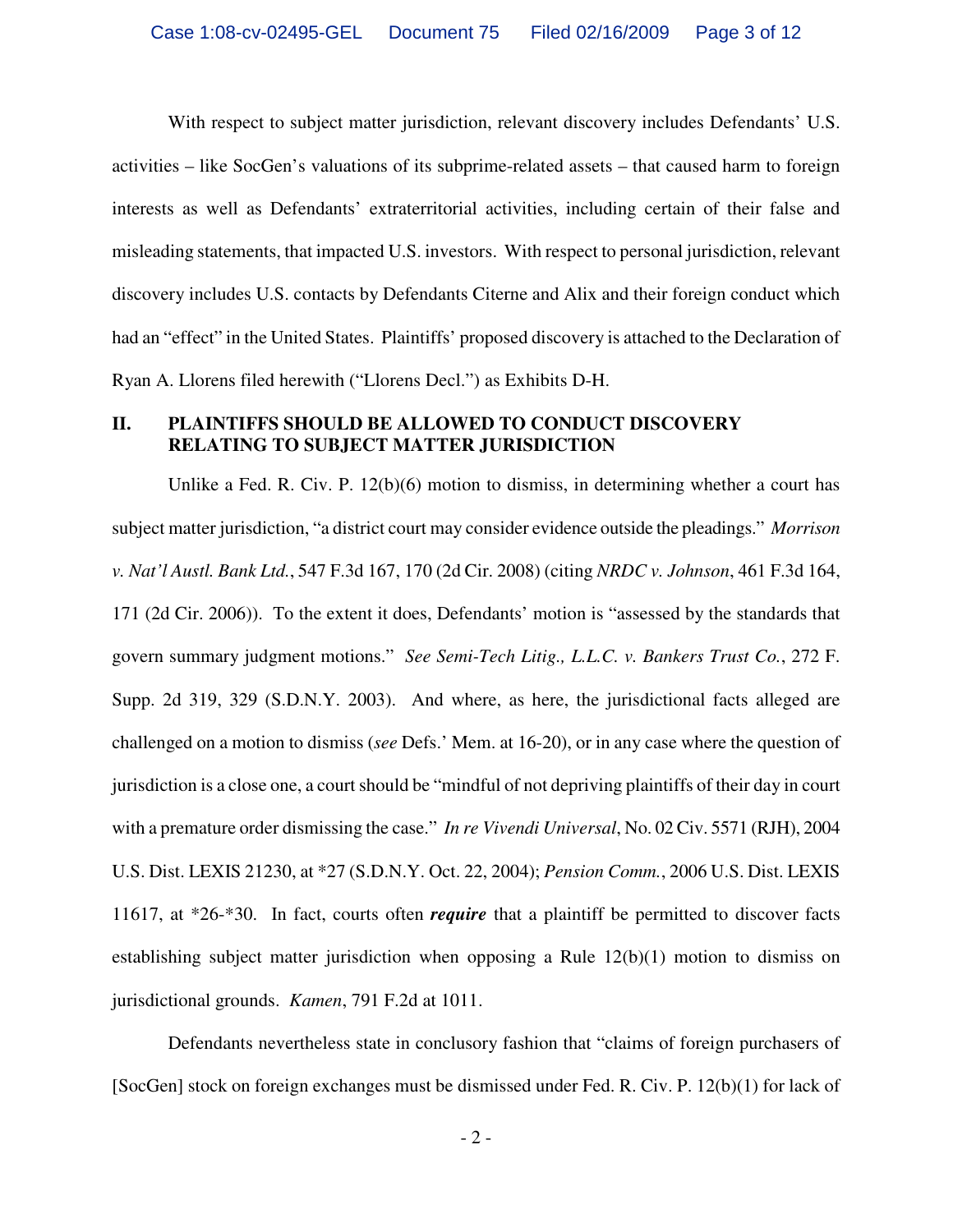subject matter jurisdiction," and that this should end the Court's analysis. Defs.' Mem. at 17. This statement misconstrues the relevant standards under both Rule  $12(b)(1)$  and subject matter jurisdiction. The Second Circuit in *Itoba*, 2 and *Morrison*<sup>3</sup> has made clear that claims of foreign purchasers on foreign exchanges may satisfy subject matter jurisdiction under either the conduct or effects test. Moreover, in applying those tests, Plaintiffs are entitled to conduct discovery relevant to the issue of jurisdiction so that the determination can be made with a complete factual record. *Kamen*, 791 F.2d at 1011; *see Filus v. Lot Polish Airlines*, 907 F.2d 1328, 1332 (2d Cir. 1990) (noting that prior to a definitive subject matter jurisdiction determination, "generally a plaintiff may be allowed limited discovery with respect to the jurisdictional issue").

Where, as here, Defendants have raised subject matter jurisdiction issues, Plaintiffs should be allowed to conduct discovery limited to those jurisdictional issues, including, for instance, Defendants' U.S. activities that caused harm to foreign interests as well as Defendants' overseas activities which impacted U.S. investors. *See Gudavadze v. Kay*, 556 F. Supp. 2d 299, 308-09 (S.D.N.Y. 2008) ("[t]his Court has broad discretion in considering a party's request for jurisdictional discovery, . . . and should consider compelling such discovery where "'jurisdictional facts are placed in dispute"'") (citations omitted); *see also Inv. Props. Int'l, Ltd. v. IOS, Ltd.*, 459 F.2d 705, 708 & n.4 (2d Cir. 1972) ("discovery may well be needed" in Rule 10b-5 case); *Cromer Fin., Ltd. v. Berger*, 137 F. Supp. 2d 452, 483, 493 (S.D.N.Y. 2001) (allowing jurisdictional discovery). This is

1

<sup>2</sup>  *See Itoba Ltd. v. LEP Group PLC*, 54 F.3d 118, 122 (2d Cir. 1995) (finding subject matter jurisdiction over claims made by foreign purchasers on foreign exchanges by applying an "admixture" of the conduct and effects test).

<sup>3</sup>  *See Morrison*, 547 F.3d at 170-71 (concluding that jurisdiction over foreign claims is governed by a combination of the conduct and effects test). In fact, the Second Circuit in *Morrison*  advocates a fact-specific analysis to determine jurisdiction.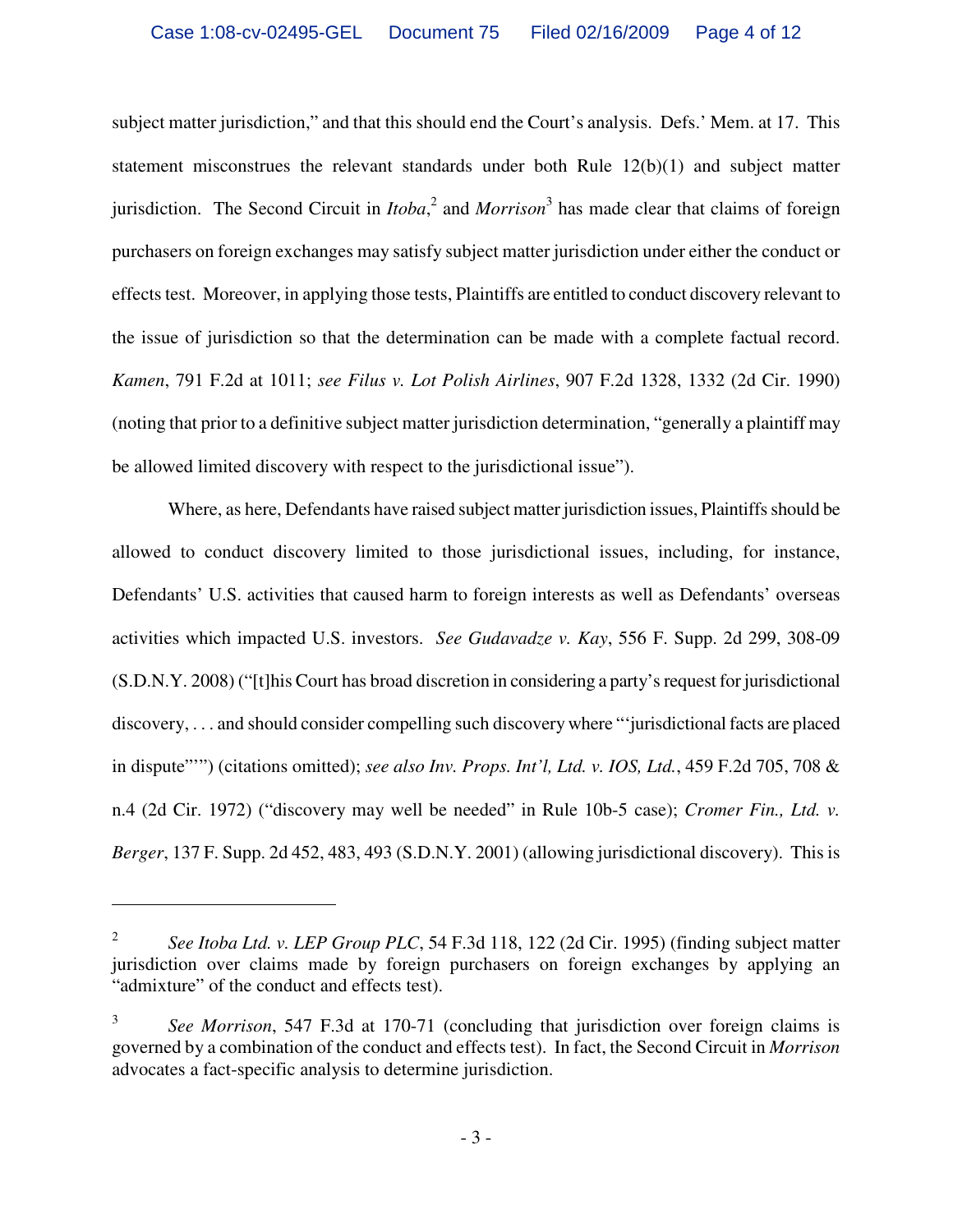especially true where, as here, subject matter jurisdiction is based, at least in part, on the conduct test – an analysis which "is *intensely fact specific*." *City of Edinburgh Council v. Vodafone Group Pub. Co.*, No. 07 Civ. 9921 (PKC), 2008 U.S. Dist. LEXIS 98888, at \*9 (S.D.N.Y. Nov. 24, 2008) (emphasis added).

## **III. PLAINTIFFS SHOULD BE ALLOWED DISCOVERY RELATING TO PERSONAL JURISDICTION**

For the same reasons, the Court should allow Plaintiffs the opportunity to conduct discovery regarding the personal jurisdiction challenge by Defendants Citerne and Alix. In order to allow the Court to rule based on all relevant evidence, this Court has discretion to lift the Private Securities Litigation Reform Act of 1995's ("PSLRA") discovery stay so that Plaintiffs can conduct jurisdictional discovery. In a case such as this, where Defendants challenge Plaintiffs' *prima facie*  showing of personal jurisdiction, "a district court has broad discretion to permit the plaintiff to conduct jurisdictional discovery." *Tese-Milner v. De Beers Centenary A.G.*, No. 04 Civ. 5203 (KMW), 2009 U.S. Dist. LEXIS 4898, at \*34 (S.D.N.Y. Jan. 23, 2009); *In re Alstom SA Sec. Litig.*, 406 F. Supp. 2d 346, 401 (S.D.N.Y. 2005) (permitting securities class action plaintiffs to proceed with "jurisdictional discovery on the issue of [the] Court's personal jurisdiction" over defendants); *Tex. Int'l Magnetics, Inc. v. BASF Aktiengesellschaft*, 31 F. App'x 738, 739 (2d Cir. 2002) (noting that a district court is within its discretion to grant discovery on personal jurisdiction where the facts "are simply insufficiently developed at [the motion to dismiss stage] to permit judgment as to whether personal jurisdiction is appropriate").

Plaintiffs should be granted the opportunity to conduct discovery relating to Defendants' contacts in the United States and the effects of their fraudulent conduct in the United States. This is especially true since Defendants Citerne and Alix assert that *none* of their conduct which gives rise to Plaintiffs' claims occurred in the United States or had an effect in the United States, despite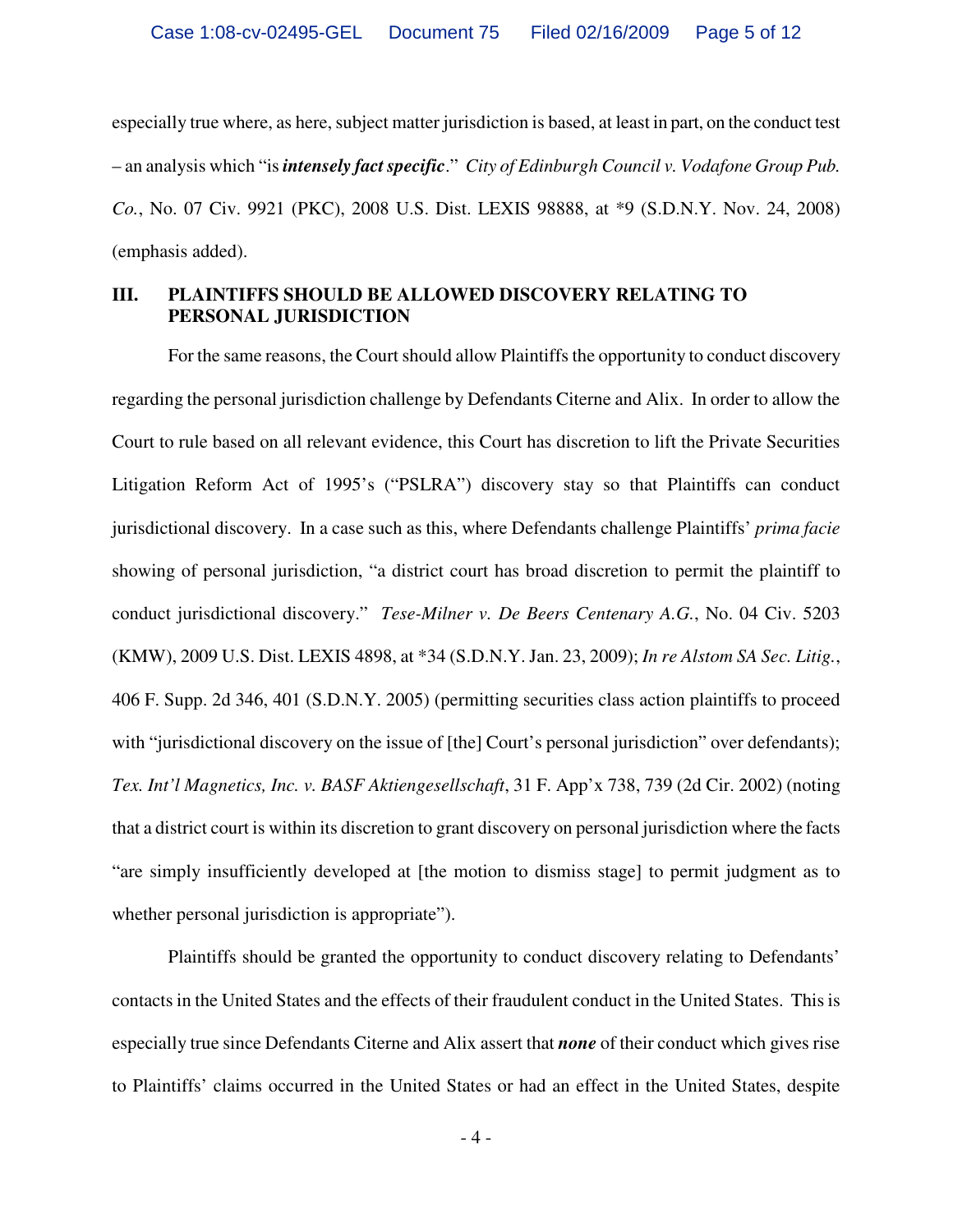contrary facts alleged in the Complaint. For example, during the Class Period (August 1, 2005- January 25, 2008) Citerne was a director of Trust Company of the West ("TCW"), SocGen's asset management subsidiary with offices in New York, Los Angeles and Houston. Complaint, ¶¶45, 346. Such factual discrepancies regarding the Court's personal jurisdiction over Citerne and Alix necessitates jurisdictional discovery on the issue.

In fact, the court in *Pension Comm.* granted personal jurisdiction discovery under very similar circumstances. There, a foreign defendant corporation argued that it was not subject to personal jurisdiction in this District because it had *no* presence here, while plaintiffs highlighted several of the defendant's business activities in and contacts with the District, creating a factual dispute as to personal jurisdiction. *Pension Comm*., 2006 U.S. Dist. LEXIS 11617, at \*21-\*30. Noting the "sparse factual record" and defendant's challenge of the facts alleged, the court granted plaintiff permission to "conduct discovery limited to the issue of personal jurisdiction." *Id.* at \*27 (providing that "*[j]urisdictional discovery 'should be granted where pertinent facts bearing on the question of jurisdiction are controverted . . . or where a more satisfactory showing of the facts is necessary*'") (citation omitted; emphasis added); *see also In re Magnetic Audiotape Antitrust Litig.*, 334 F.3d 204, 208 (2d Cir. 2003) (holding that "[g]iven the [fact-specific] nature of [the personal jurisdiction] inquiry, it was premature to grant dismissal prior to allowing discovery on plaintiffs' insufficiently developed allegations regarding" the personal jurisdiction issue); *Marine Midland Bank, N.A. v. Miller*, 664 F.2d 899, 904 (2d Cir. 1981) (a district court has "considerable procedural leeway" in deciding a motion to dismiss for lack of personal jurisdiction and "may permit discovery in aid of the motion"); *see also El-Fadl v. Cent. Bank of Jordan*, 75 F.3d 668, 676 (D.C. Cir. 1996) (holding that plaintiff faced with motion to dismiss for lack of personal jurisdiction is entitled to reasonable discovery, lest defendant defeat jurisdiction by withholding information on its contacts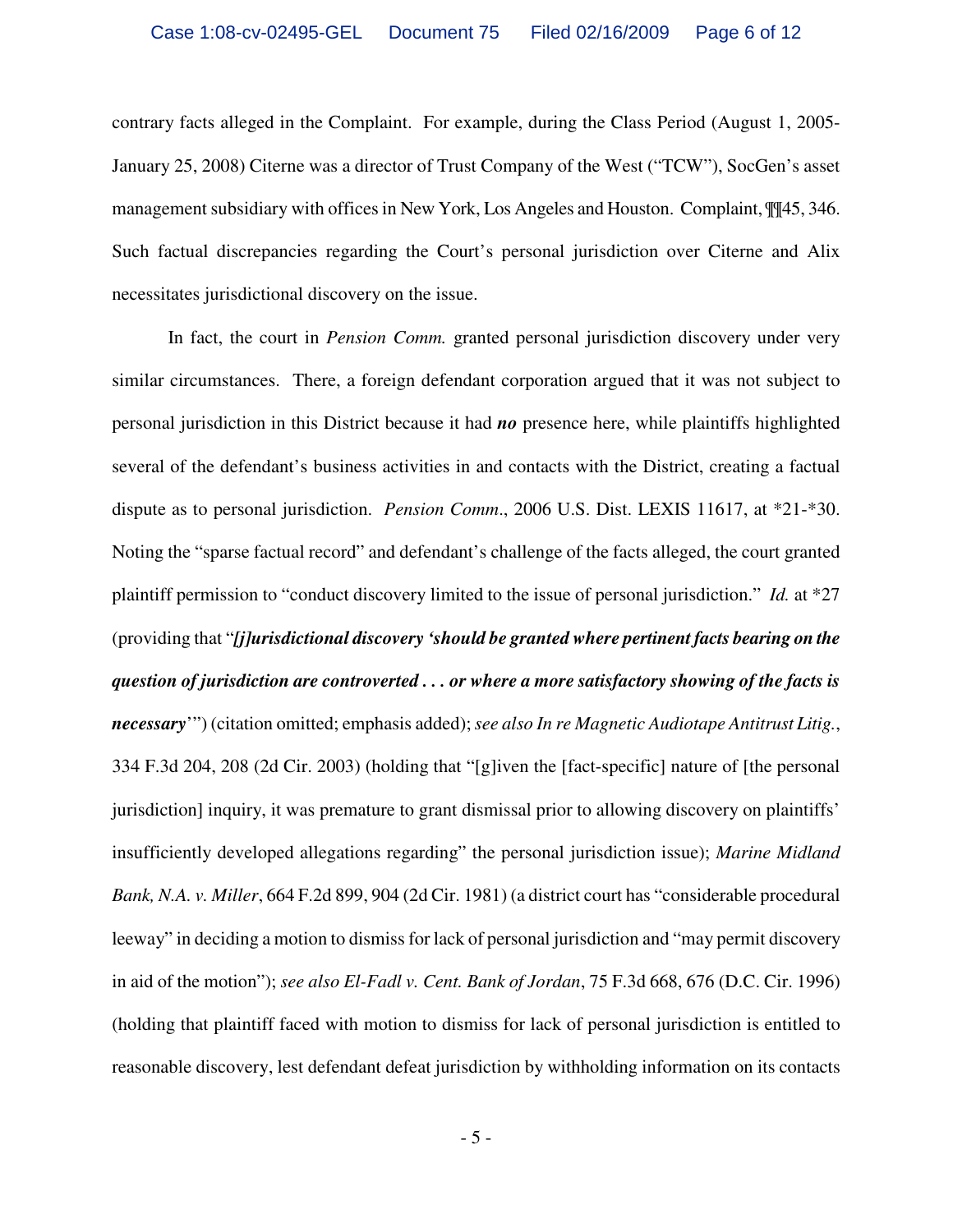with the forum). Personal jurisdiction discovery should be granted here to test Defendants Citerne and Alix's contention that they have *no* contact with this District.

Thus, Plaintiffs' proposed jurisdictional discovery is appropriate in order to provide the Court with a more complete factual record upon which to properly resolve personal jurisdiction with respect to Defendants Citerne and Alix.

#### **IV. THE PROPOSED JURISDICTIONAL DISCOVERY IS NARROWLY TAILORED AND REASONABLE**

Finally, the proposed jurisdictional discovery is narrowly tailored and reasonable. Specifically, the proposed *subject matter jurisdiction discovery* consists of interrogatories, document requests, and a deposition notice pursuant to Fed. R. Civ. P. 30(b)(6) seeking information concerning, for instance, (i) SocGen's U.S. revenues, (ii) Defendants' statements made in, disseminated and/or broadcast to the United States, (iii) meetings attended by Defendants in the United States, and (iv) SocGen's valuations of subprime-related assets in the United States. *See* Llorens Decl., Exs. D-F. This discovery seeks information regarding Defendants' U.S.-based conduct causing harm to foreign interests as well as the effects of Defendants' overseas conduct on U.S. investors.

Similarly, the proposed *personal jurisdiction discovery* consists of interrogatories and document requests concerning, (i) trips to New York by Defendants Citerne and Alix, (ii) lawsuits in New York to which Citerne or Alix are a party, witness or claimant, (iii) income earned by Citerne and Alix through their activities conducted in New York, (iv) their investments, holdings or assets of any kind located in New York, (v) meetings attended by Citerne or Alix in New York, and (vi) statements made in New York by, or attributable to, Citerne or Alix. *See* Llorens Decl., Exs. G-H. The proposed personal jurisdiction discovery will help the Court determine whether an exercise of personal jurisdiction over Defendants Citerne and Alix is reasonable by eliciting information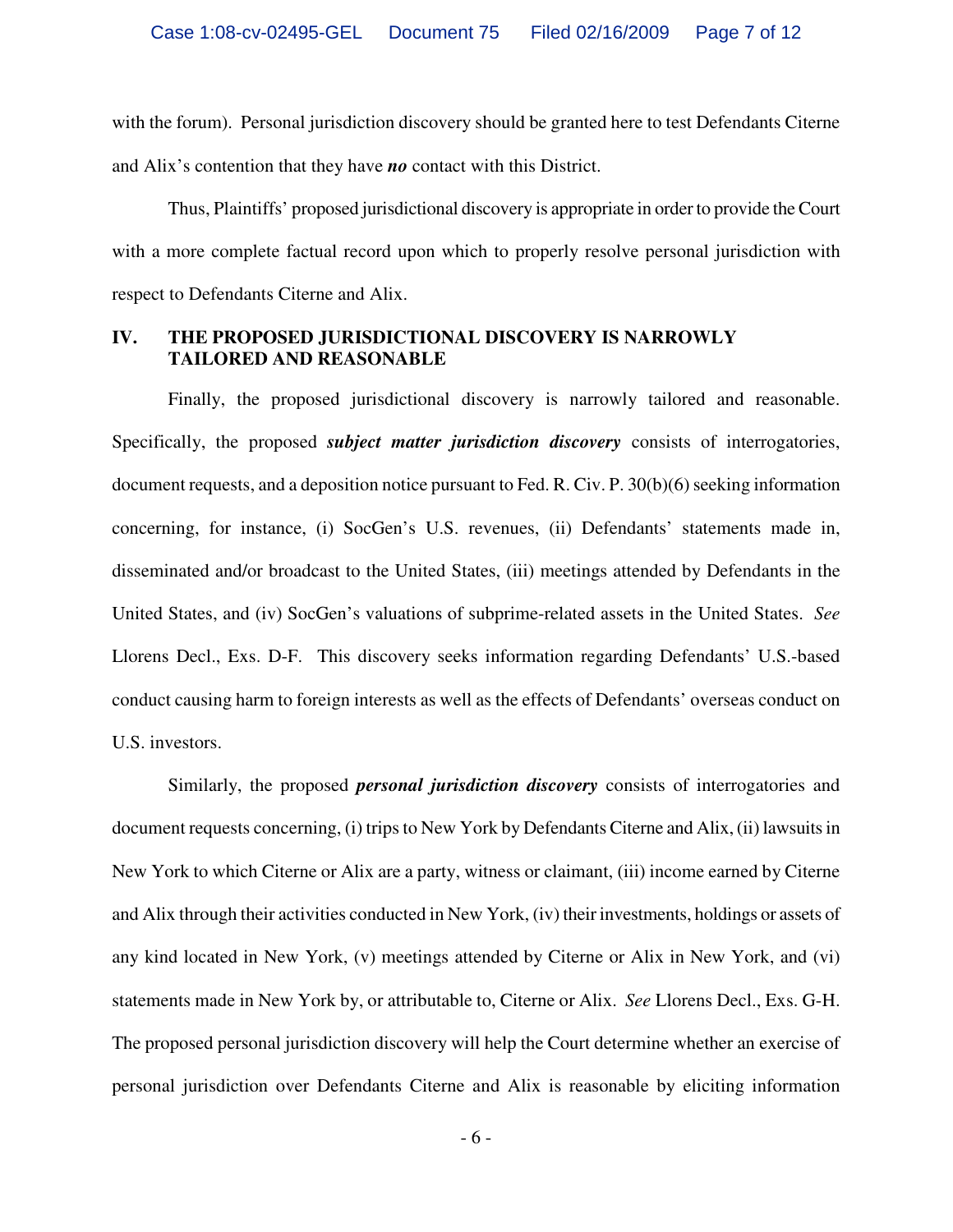concerning their contacts in the United States and the effects in the United States caused by their fraudulent conduct overseas.

Such discovery is narrowly tailored and limited to the threshold issue of jurisdiction – an issue that Defendants raise but which cannot be resolved on the current record.

# **V. CONCLUSION**

For each of the foregoing reasons, Plaintiffs' motion should be granted and the discovery stay

lifted in order to allow for jurisdictional discovery, including Plaintiffs' proposed discovery, attached

as Exhibits D-H to the Llorens Declaration.

DATED: February 16, 2009 Respectfully submitted,

COUGHLIN STOIA GELLER RUDMAN & ROBBINS LLP PATRICK J. COUGHLIN THEODORE J. PINTAR RYAN A. LLORENS JESSICA T. SHINNEFIELD

> s/Theodore J. Pintar THEODORE J. PINTAR

655 West Broadway, Suite 1900 San Diego, CA 92101 Telephone: 619/231-1058 619/231-7423 (fax)

COUGHLIN STOIA GELLER RUDMAN & ROBBINS LLP SAMUEL H. RUDMAN 58 South Service Road, Suite 200 Melville, NY 11747 Telephone: 631/367-7100 631/367-1173 (fax)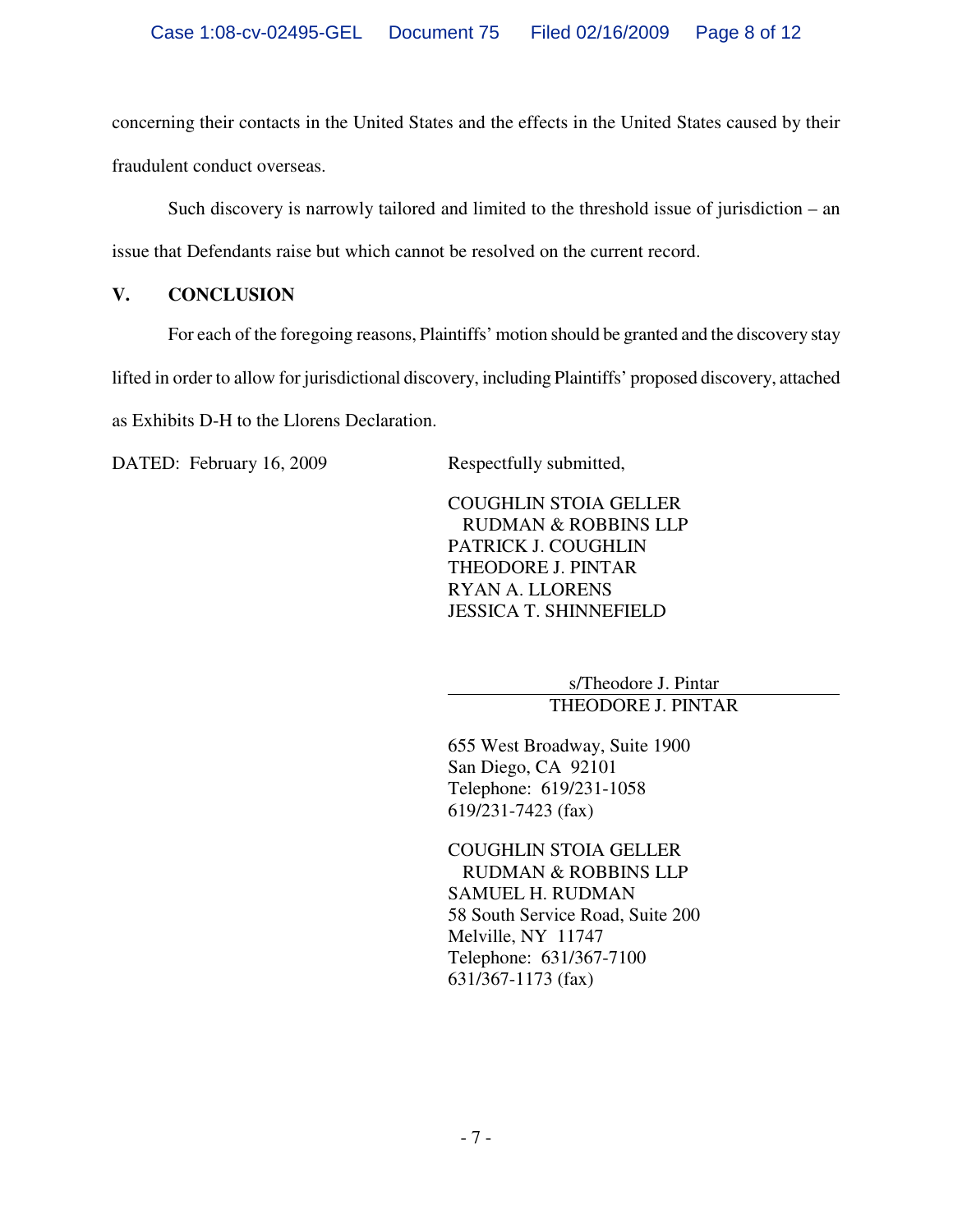COUGHLIN STOIA GELLER RUDMAN & ROBBINS LLP RANDI D. BANDMAN 52 Duane Street, 7th Floor New York, NY 10007 Telephone: 212/693-1058 212/693-7423 (fax)

COUGHLIN STOIA GELLER RUDMAN & ROBBINS LLP MICHAEL F. GHOZLAND SEAN K. COLLINS 9601 Wilshire Blvd., Suite 510 Los Angeles, CA 90210 Telephone: 310/859-3100 310/278-2148 (fax)

Lead Counsel for Plaintiffs

S:\CasesSD\Societe Generale\_SocGen\BRF 00057534.doc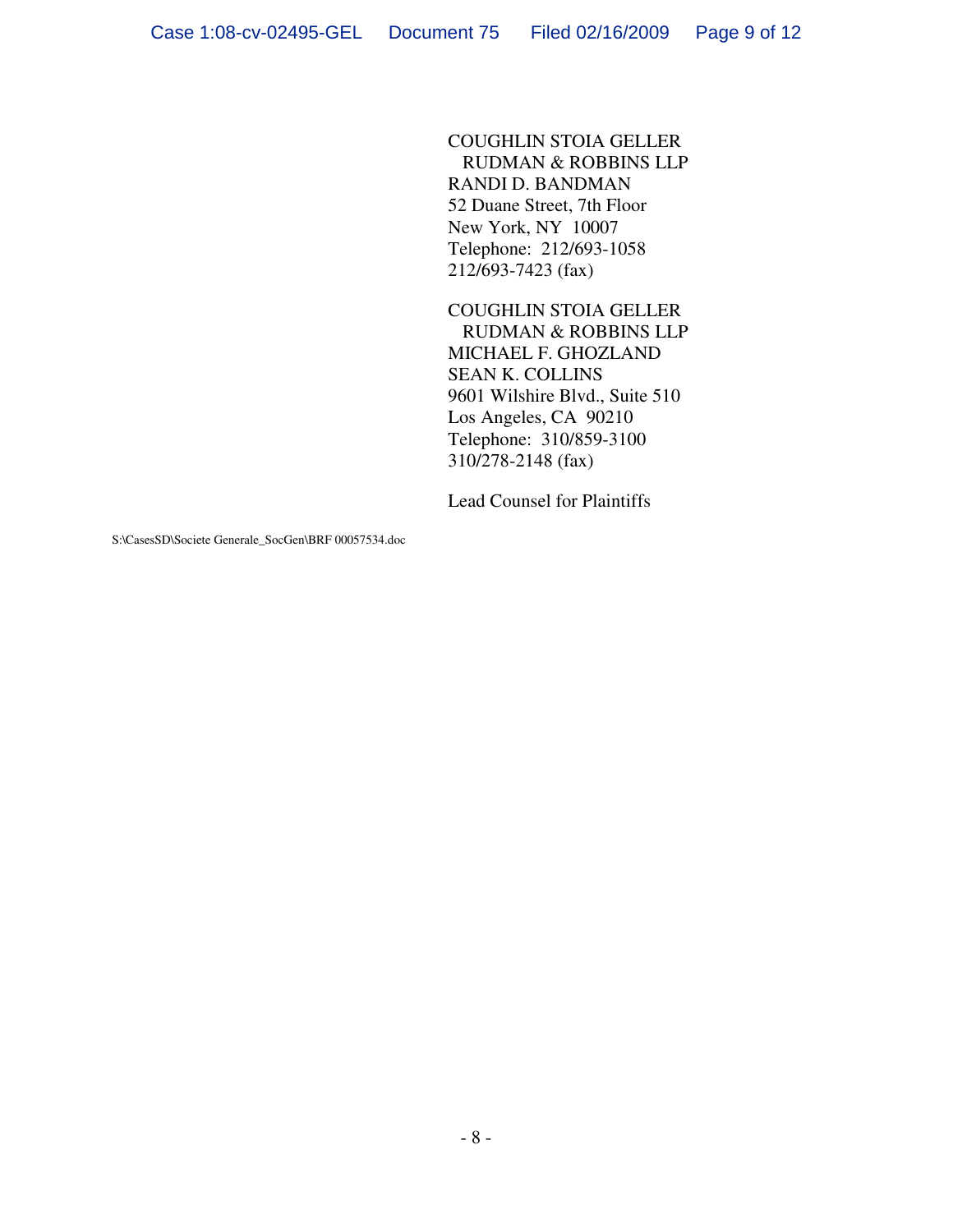#### CERTIFICATE OF SERVICE

I hereby certify that on February 16, 2009, I electronically filed the foregoing with the Clerk of the Court using the CM/ECF system which will send notification of such filing to the e-mail addresses denoted on the attached Electronic Mail Notice List, and I hereby certify that I have mailed the foregoing document or paper via the United States Postal Service to the non-CM/ECF participants indicated on the attached Manual Notice List.

I certify under penalty of perjury under the laws of the United States of America that the foregoing is true and correct. Executed on February 16, 2009.

> s/ Theodore J. Pintar THEODORE J. PINTAR

COUGHLIN STOIA GELLER RUDMAN & ROBBINS LLP 655 West Broadway, Suite 1900 San Diego, CA 92101-3301 Telephone: 619/231-1058 619/231-7423 (fax)

E-mail:tedp@csgrr.com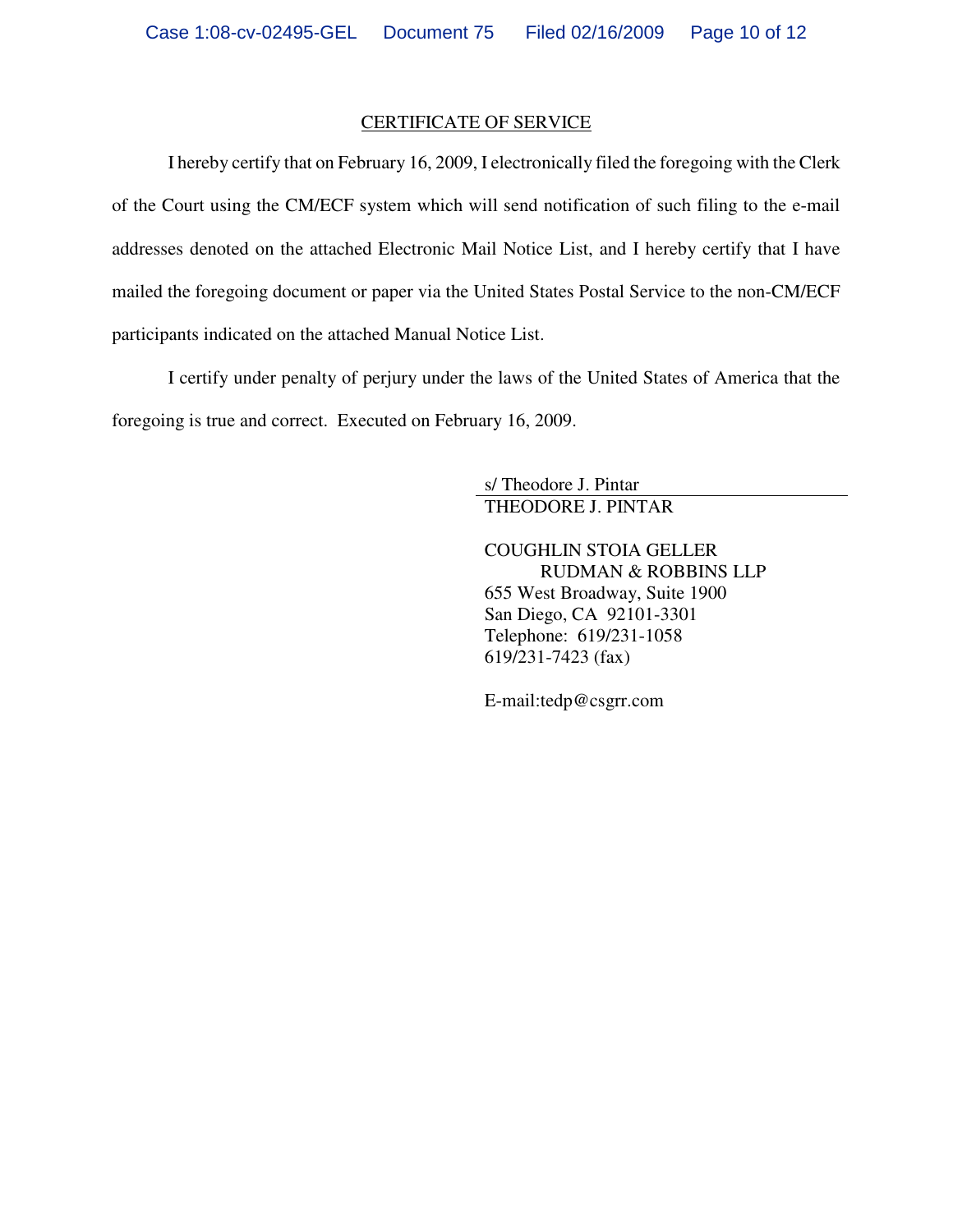# **Mailing Information for a Case 1:08-cv-02495-GEL**

# **Electronic Mail Notice List**

The following are those who are currently on the list to receive e-mail notices for this case.

- **Randi Dawn Bandman**  randib@csgrr.com
- **Elizabeth Ann Berney**  eberney@cmht.com,tgraham@cmht.com
- **Kent Andrew Bronson**  kbronson@milberg.com
- **Robert Samuel Cohen**  rcohen@kirkland.com,kenymanagingclerk@kirkland.com
- **Sean Kennedy Collins**  scollins@csgrr.com
- **Michael Fred Ghozland**  mghozland@csgrr.com
- **Mark C. Holscher**  mholscher@kirkland.com
- **Bryan Joshua Levine**  bryan.levine@skadden.com
- **Ryan A. Llorens**  ryanl@csgrr.com
- **Joseph Andrew Matteo**  jmatteo@skadden.com
- **Scott D. Musoff**  smusoff@skadden.com
- **James Stuart Notis**  jnotis@gardylaw.com
- **Theodore J. Pintar**  tedp@csgrr.com,karenc@csgrr.com,e\_file\_sd@csgrr.com
- **Ira M. Press**  ipress@kmllp.com